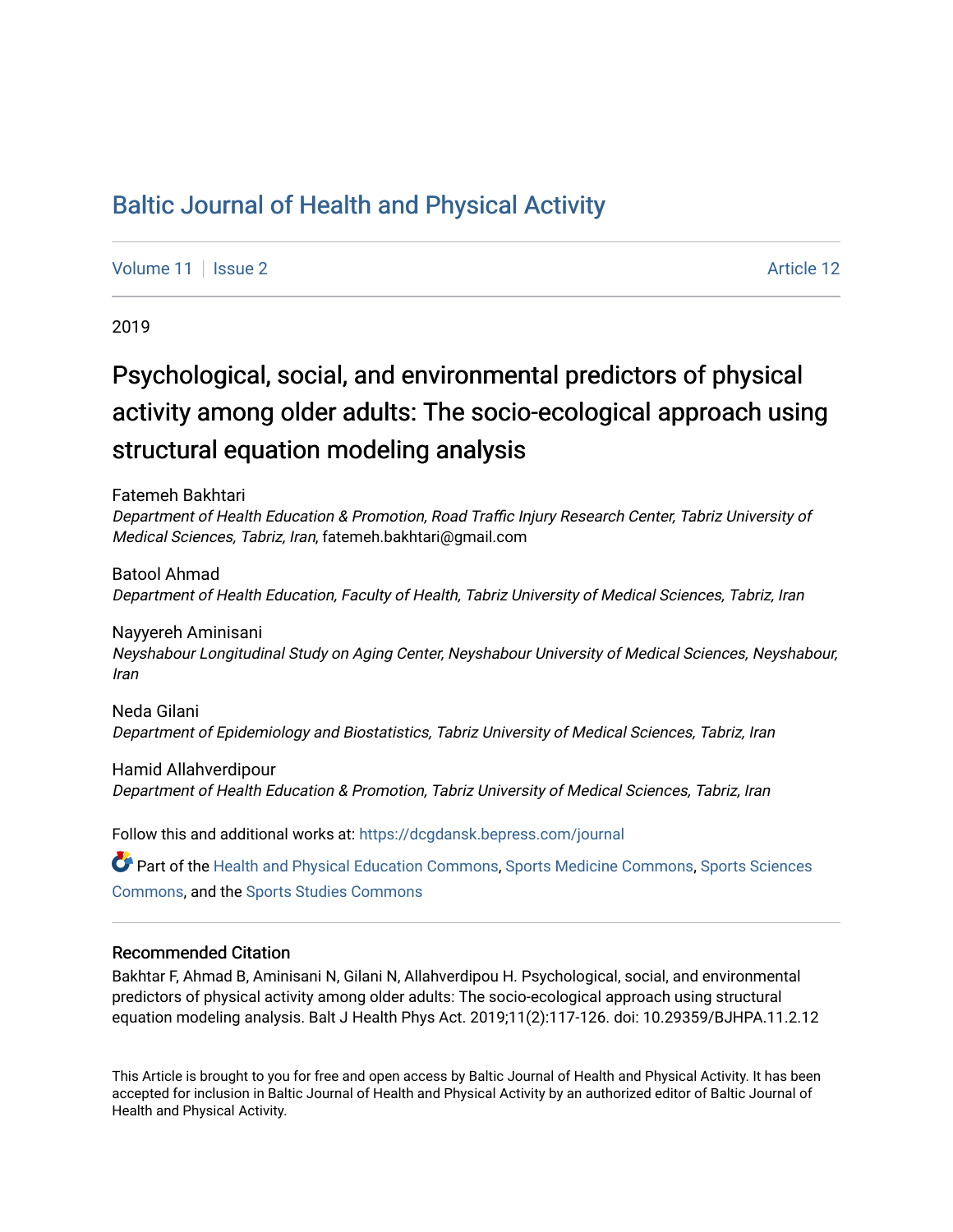# **Psychological, social, and environmental predictors of physical activity among older adults: The socio-ecological approach using structural equation modeling analysis**

**Authors' Contribution:**

- **A** Study Design **B** Data Collection
- **C** Statistical Analysis **D** Data Interpretation
- 
- **F** Literature Search
- **G** Funds Collection

Fatemeh Bakhtari<sup>1 AEF</sup>, Batool Ahmad<sup>2 B</sup>, Nayyereh Aminisani<sup>3 CD</sup>, Neda Gilani<sup>4 CD</sup>, **Hamid Allahverdipour5 DEF**

- <sup>1</sup> Department of Health Education & Promotion, Road Traffic Injury Research Center, Tabriz University of Medical Sciences, Tabriz, Iran
- <sup>2</sup> Department of Health Education, Faculty of Health, Tabriz University of Medical Sciences, Tabriz, Iran
- <sup>3</sup> Neyshabour Longitudinal Study on Aging Center, Neyshabour University of Medical Sciences, Neyshabour, Iran
- 4 Department of Epidemiology and Biostatistics, Tabriz University of Medical Sciences, Tabriz, Iran
- <sup>5</sup> Department of Health Education & Promotion, Tabriz University of Medical Sciences, Tabriz, Iran

| abstract                     |                                                                                                                                                                                                                                                                                                                                                                                                                                                                                                                                                                                                                                                                                                                                                                                                                                                  |
|------------------------------|--------------------------------------------------------------------------------------------------------------------------------------------------------------------------------------------------------------------------------------------------------------------------------------------------------------------------------------------------------------------------------------------------------------------------------------------------------------------------------------------------------------------------------------------------------------------------------------------------------------------------------------------------------------------------------------------------------------------------------------------------------------------------------------------------------------------------------------------------|
| <b>Background:</b>           | Older people are vulnerable groups whose physical activity (PA) guarantees their health. Considering the<br>low level of PA and the role of various factors, this study was designed to investigate the level of PA and<br>its determinants using the socio-ecological approach.                                                                                                                                                                                                                                                                                                                                                                                                                                                                                                                                                                 |
| <b>Material and methods:</b> | In 2016, a random sample of 340 older people in urban areas of the Maku county, West Azerbaijan<br>province, Iran, were recruited to complete PASE (Physical Activity Scale for the Elderly) and a socio-<br>ecological approach-based questionnaire. Structural equation modeling (SEM) was conducted by Stata.                                                                                                                                                                                                                                                                                                                                                                                                                                                                                                                                 |
| <b>Results:</b>              | The mean PA in our study was very low (94.02 $\pm$ 3.41), and 50% of the participants had insufficient PA.<br>The socio-ecological approach suggested that family support of the social level strongly affects PA ( $\beta$ =<br>2.79). Moreover, the psychological level had direct effects on PA ( $\beta$ = 2.79). The environmental level had<br>effects on PA in a reverse direct as well as an indirect way ( $\beta$ = -2.09).                                                                                                                                                                                                                                                                                                                                                                                                            |
| <b>Conclusions:</b>          | The socio-ecological approach was found to be helpful in categorizing the determinant factors of PA<br>among Iranian older people. Future research should focus on designing social support and self-efficacy<br>interventional programs with a multilevel approach aiming at PA promotion among elder.                                                                                                                                                                                                                                                                                                                                                                                                                                                                                                                                          |
| Key words:                   | physical activity, social-ecological approach, older people, structural equation modeling.                                                                                                                                                                                                                                                                                                                                                                                                                                                                                                                                                                                                                                                                                                                                                       |
| article details              |                                                                                                                                                                                                                                                                                                                                                                                                                                                                                                                                                                                                                                                                                                                                                                                                                                                  |
|                              | Article statistics: Word count: 3,058; Tables: 3; Figures: 1; References: 47                                                                                                                                                                                                                                                                                                                                                                                                                                                                                                                                                                                                                                                                                                                                                                     |
|                              | Received: April 2018; Accepted: June 2019; Published: June 2019                                                                                                                                                                                                                                                                                                                                                                                                                                                                                                                                                                                                                                                                                                                                                                                  |
|                              | Full-text PDF: http://www.balticsportscience.com                                                                                                                                                                                                                                                                                                                                                                                                                                                                                                                                                                                                                                                                                                                                                                                                 |
|                              | <b>Copyright</b> © Gdansk University of Physical Education and Sport, Poland                                                                                                                                                                                                                                                                                                                                                                                                                                                                                                                                                                                                                                                                                                                                                                     |
| Indexation:                  | Celdes, Clarivate Analytics Emerging Sources Citation Index (ESCI), CNKI Scholar (China National Knowledge<br>Infrastructure), CNPIEC, De Gruyter-IBR (International Bibliography of Reviews of Scholarly Literature in the Humanities<br>and Social Sciences), De Gruyter - IBZ (International Bibliography of Periodical Literature in the Humanities and Social<br>Sciences), DOAI, EBSCO - Central & Eastern European Academic Source, EBSCO - SPORTDiscus, EBSCO Discovery<br>Service, Google Scholar, Index Copernicus, J-Gate, Naviga (Softweco, Primo Central (ExLibris), ProQuest-Family Health,<br>ProQuest-Health & Medical Complete, ProQuest-Illustrata: Health Sciences, ProQuest-Nursing & Allied Health Source,<br>Summon (Serials Solutions/ProQuest, TDOne (TDNet), Ulrich's Periodicals Directory/ulrichsweb, WorldCat (OCLC) |
| <b>Funding:</b>              | This study was funded by Tabriz University of Medical Sciences.                                                                                                                                                                                                                                                                                                                                                                                                                                                                                                                                                                                                                                                                                                                                                                                  |
|                              | <b>Conflict of interests:</b> Authors have declared that no competing interest exists.                                                                                                                                                                                                                                                                                                                                                                                                                                                                                                                                                                                                                                                                                                                                                           |
| <b>Corresponding author:</b> | Corresponding author: Fatemeh Bakhtari, PhD, Assistance Professor of Health Education & Promotion, Department of<br>Health Education & Promotion, Road Traffic Injury Research Center, Tabriz University of Medical Sciences, Tabriz, Iran;<br>e-mail: fatemeh.bakhtari@gmail.com.                                                                                                                                                                                                                                                                                                                                                                                                                                                                                                                                                               |

**E** Manuscript Preparation

with the license.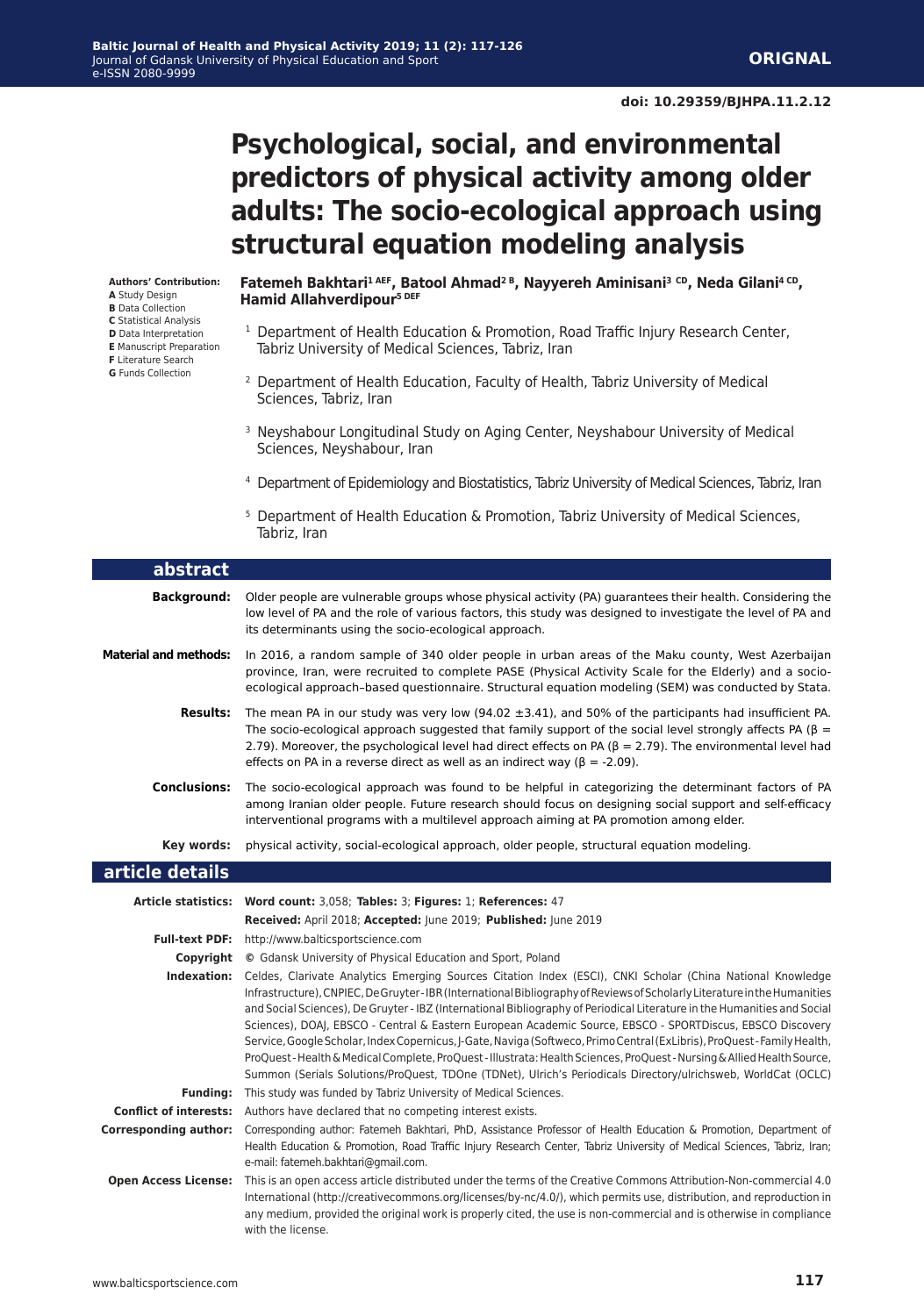# **introduction**

Regular physical activity (PA) has different benefits [2–6]. Several studies have shown that only 12–40% of the elderly with PA for health [6–11].

The world's elderly population is increasing [1] Also in Iran, the population of older people in 2012 was 7.5% with an increase of nearly 21% predicted by 2050 [3]. The decreased activity with aging [1, 4–10] requires that the PA behavior of this group of different dimensions needs to be studied. PA, as a multidimensional behavior, is affected by individual, environmental and social factors [12–16].

The social and physical environments are effective in individuals' ability to engage in PA. To increase PA, efforts should be made on both the behavioral choices of individuals and their influential factors [21]. In public health, the socio-ecological approach is one of the model behaviors that show the effects of different levels of a multi-level study. The socio-ecological approach emphasizes that an individual is not separate from the environment in which he lives, and the social and physical environment around the person affects his behavior, particularly PA [22]. The components of this approach include the individual, social, physical environment and policies. The individual factors are at the center of this approach. These factors include awareness, attitude, self-efficacy, etc. The social environment surrounding the individual includes communication, networking, culture and social support.

PA is done in the physical environment that includes the natural or human-made environment [21]. In the socio-ecological approach, each layer affects another layer, and the effects of the layers together cause the formation and promotion of the activity [21]. So it was necessary to define the levels for the elderly upon which plans to intervene could be designed. This approach has been used in many countries for the age group of the elderly [1, 14], The most important predictor was self-efficacy, which directly affected PA, but in Iran, which has a different social and cultural context for the elderly, there is no study in this field. This study aimed to evaluate the different levels of psychological, social and environmental factors of PA in the Iranian elderly and to determine the most important predictors of the levels which may be categorized applying the SEA.

# **material and method**

### **study design and participants**

In this cross-sectional study, we aimed to determine the predictors of PA among 340 older people in Maku, West Azerbaijan province, Iran. The appropriate sample size was calculated proportional to the population among health center and the base after gaining the ethics code "IR.TBZMED.REC.1395.767" from Tabriz University of Medical Sciences. Data were collected from September to January 2016.

The inclusion criteria for the respondents were those over 60 years old who could walk, had not been diagnosed with severe mental diseases, had no dementia, had no restrictive musculoskeletal disorders, had no stroke, and had no Parkinson. The researchers called the participations and provided them with explanations about the study. They were invited to attend on a certain day and time at the respective health center or the base. Those not eager to attend the centers were met at their home. Then, all of the participants signed a consent form.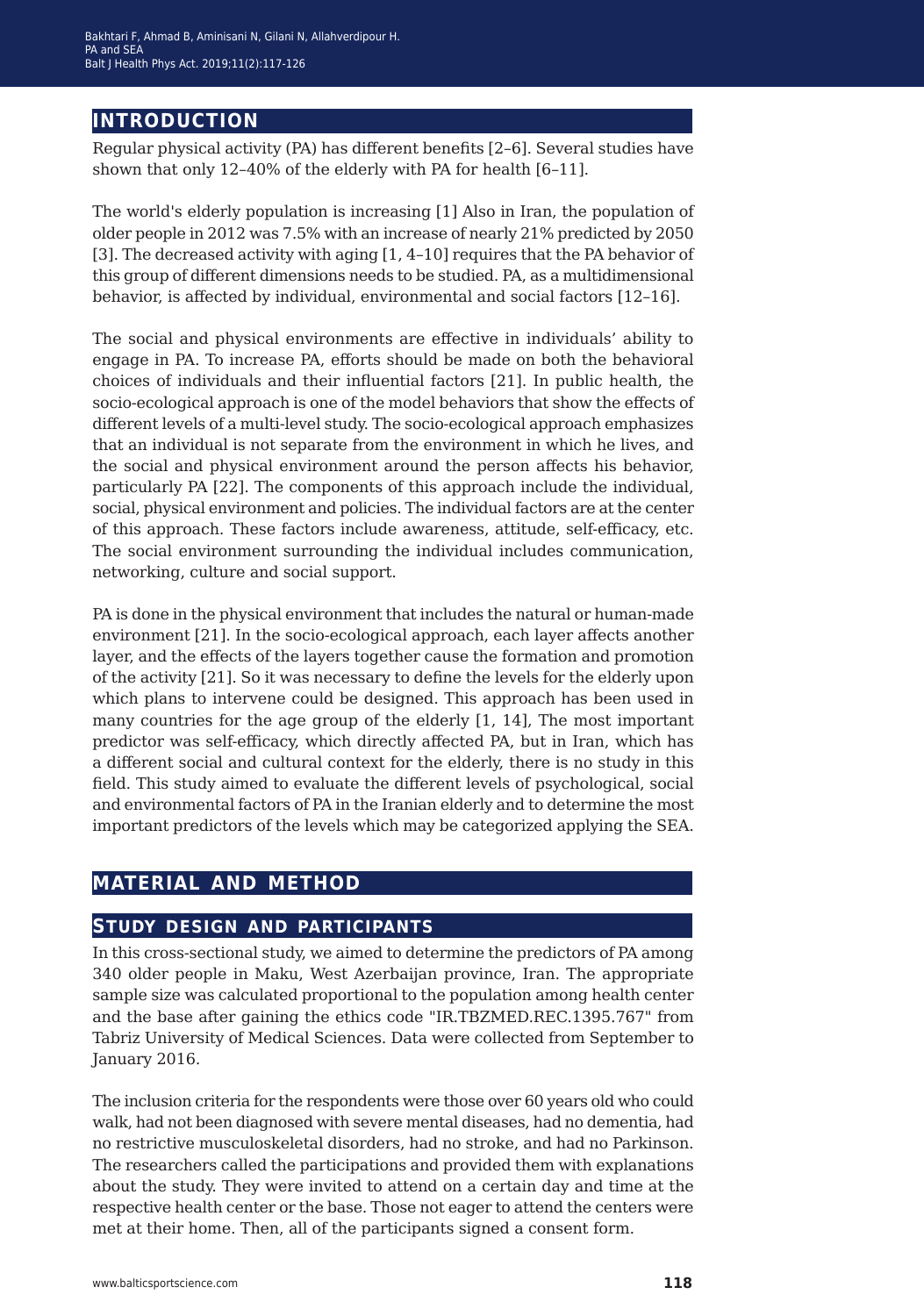# **measures**

The PA Scale for the Elderly (PASE), a short form, over the previous seven days [24] was used to measure the level of PA among the participants [25]. This questionnaire evaluated PA at leisure time, household, occupational, and caregiving activities. A single score is computed by multiplying the duration of the activity (hours/week) or participation in an activity (yes/no) by specific scoring weights, and then summing the product for all ten items. The scale ranges from 0 to 400, with a higher score indicative of a higher level of PA [24]. PASE scores were used to classify PA quartiles from the lowest to the highest activity level: quartile 1 (PASE score  $\leq$  93), quartile 2 (PASE score 94–146), quartile 3 (PASE score  $147-206$ ), and quartile 4 (PASE score  $\geq 206$ ) [26]. The validity and reliability of PASE was approved in Iran.

According to the socio-ecological approach, the factors associated with PA were classified into three levels: psychological, social and environmental.

#### **psychological level variables**

The short form of the Iranian Exercise Self-Efficacy Scale [27] was used to measure the belief of the older people in their ability to have PA. An example of the items is as follows: "I can exercise even if I'm too tired". This questionnaire comprises eight items with a 5-point scaling (1–5). A higher score indicates a better level of PA self-efficacy.

## **social level variables**

Social interaction [28] and PA social support were measured. An example of the items for PA social interaction is "Exercising is a way to find new friends." This questionnaire comprises four items with a 4-point scaling (1–4). A higher score indicates a better level of social interaction.

The scale of PA social support [11] contains 20 items with a 5-point Likert-type scaling (1–5). Five items of this scale assess friends to support and 15 items measure family support. An example of the items is as follows: "Offered to exercise with you." A higher score indicates a higher level of social support. The validity and reliability of the Persian version scales have been approved in previous studies [12, 27–30].

#### **environmental level variables**

Participants' perceptions of their neighborhood environment [31] were assessed by an eight-item instrument with a 5-point Likert-type scaling (1–5) such as "My neighborhood offers many opportunities to be physically active". The validity and reliability of this scale had been proved [12].

#### **statistical analyses**

Stata version 14.0 was performed to test the fitting of PA models to data extracted from participants. Data were presented by a mean (SD) and frequency (percentage) for quantitative and qualitative variables respectively. To determine the relationship between the physical environment, social support and psychological factors with PA, path analysis was used as a tool of SEM [14] with the identity link function and the maximum approach likelihood. In the theoretical model, it is assumed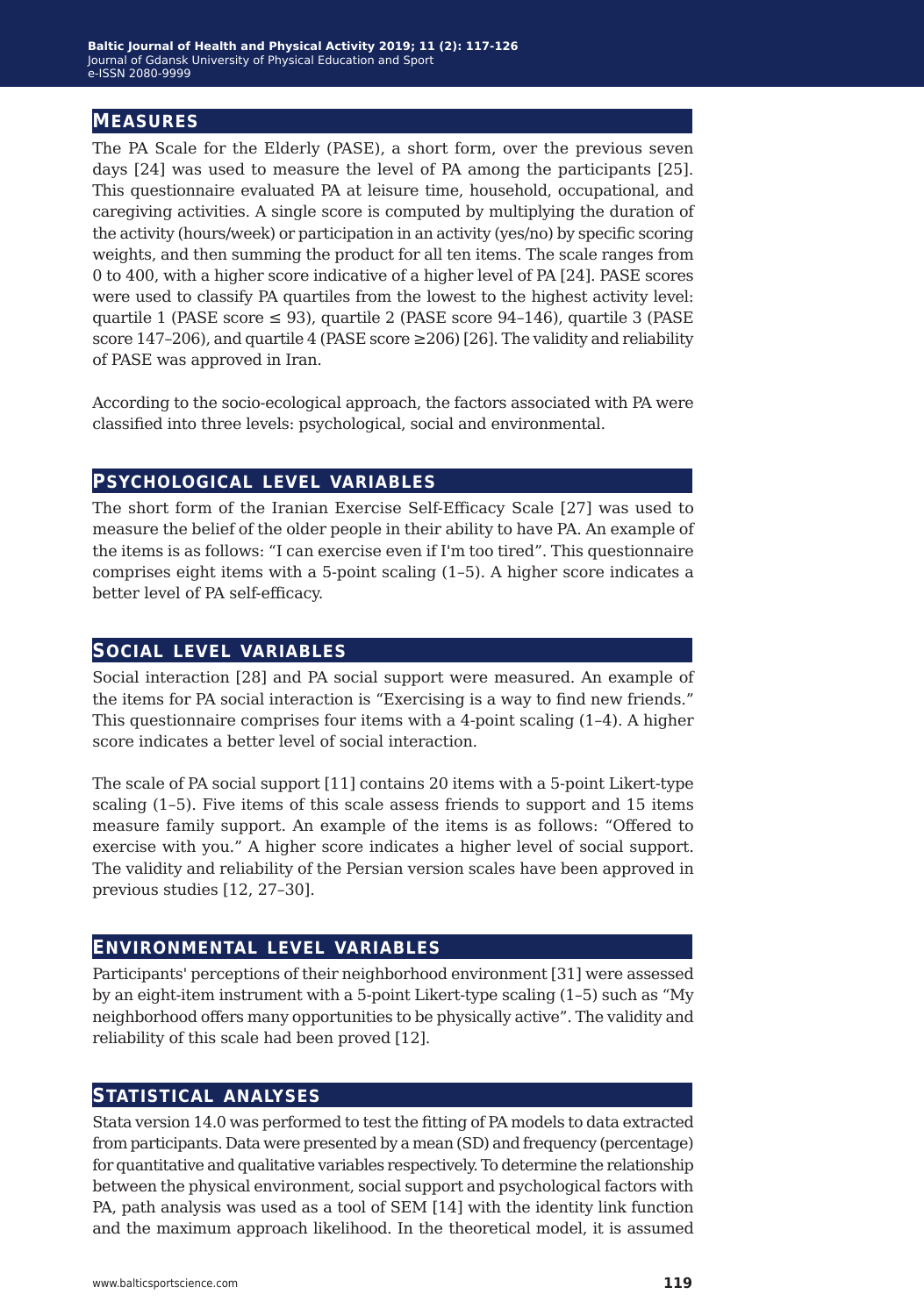social factors influence PA through individual factors. Physical environment influences PA through individual and social factors. We reported path coefficients and correlations as standardized estimates. Two primary tests were conducted to survey the data fit. The practical indicators of fit, according to CFA, include Chi-Square, Root Mean Square Error of Approximation (RMSEA), Root Mean Square Residual (RMSR), Goodness-of-Fit Index (GFI), Comparative Fit Index (CFI) and Adjusted Goodness-of-Fit Index (AGFI). The values for GFI, AGFI and CFI range from 0 to 1 and are derived from comparing a hypothesized model with the independent model; with a value greater than 0.90 indicating an acceptable fit to the data conventionally  $[32, 33]$ . P-values  $\lt 0.05$  were considered as statistically significant.

### **results**

The mean PA level of participants was  $94.02$  (SD = 3.41). Of the 340 participants in this study, 54% (184 people) were with PASE  $\leq$  93 (sedentary), 29% with low activity (PASE 94–146), 11% were moderate active (PASE 147–206) and 5% were intensively active (PASE  $\geq$  206). Associations between demographic characteristics and PA among older people are shown in Table 1.

|                      | N              | $\%$           | <b>PASE Score</b><br>Mean (SD) | PASE Score for<br>Men<br>Mean (SD) | PASE Score for<br>Women<br>Mean (SD) |
|----------------------|----------------|----------------|--------------------------------|------------------------------------|--------------------------------------|
| Age group            |                |                |                                |                                    |                                      |
| 60-69                | 201            | 59.1           | 114.10(4.36)                   | 102.69(9.59)                       | 102.61(4.04)                         |
| $70 - 79$            | 103            | 30.3           | 71.22(5.17)                    | 63.98(8.64)                        | 78.60(5.52)                          |
| 80                   | 36             | 10.6           | 47.10(8.06)                    | 40.80(10.49)                       | 57.01(12.60)                         |
| P value              |                |                | < 0.001                        | < 0.001                            | 0.001                                |
| Education            |                |                |                                |                                    |                                      |
| illiterate           | 176            | 51.8           | 85.00(3.96)                    | 48.97(7.75)                        | 133(4.14)                            |
| primary/intermediate | 79             | 23.2           | 93.43(8.13)                    | 81.61(10.43)                       | 26(11.47)                            |
| diploma & higher     | 85             | 25             | 113.23(7.53)                   | 103.73(11.53)                      | 34(6.94)                             |
| P value              | $\overline{a}$ | $\overline{a}$ | 0.003                          | 0.002                              | < 0.001                              |
| Occupation           |                |                |                                |                                    |                                      |
| housewife (retired)  | 313            | 92.1           | 92.60(3.54)                    | 76.09(6.90)                        | 103.43(3.52)                         |
| working              | 27             | 7.9            | 12.43))110.44                  | 99.40(12.55)                       | 173.25(28.64)                        |
| P value              | ÷.             | ÷              | 0.158                          | 0.171                              | 0.005                                |
| <b>BMI</b>           |                |                |                                |                                    |                                      |
| normal               | 97             | 28.5           | 85.77(6.90)                    | 88.60(10.42)                       | 81.18(6.58)                          |
| overweight           | 153            | 45             | 95.18(5.11)                    | 75.91(8.86)                        | 109.42(5.60)                         |
| obese                | 90             | 26.5           | 100.93(5.89)                   | 66.89(14.50)                       | 111.94(5.68)                         |
| P value              | L.             |                | 0.247                          | 0.439                              | 0.005                                |
| Smoking              |                |                |                                |                                    |                                      |
| Yes                  | 96             | 28.2           | 79.76(3.61)                    | 75.75(7.60)                        | 171.98(42.31)                        |
| <b>No</b>            | 244            | 71.8           | 99.63(7.70)                    | (10.53)86.40                       | 103.48(3.48)                         |
| P value              |                |                | 0.009                          | 0.406                              | 0.006                                |
| Co-morbidity         |                |                |                                |                                    |                                      |
| 0                    | 101            | 29.7           | 101.78(6.17)                   | 88.80(8.59)                        | 120.03(7.95)                         |
| 1                    | 99             | 29.1           | 104.71(6.68)                   | 88.51(12.46)                       | 116.72(6.73)                         |
| $\overline{2}$       | 140            | 41.2           | 81.67(5.01)                    | 61.29(11.51)                       | 91.76(4.62)                          |
| P value              |                |                | 0.007                          | 0.114                              | 0.01                                 |

Table 1. Associations between demographic characteristics and PA among older people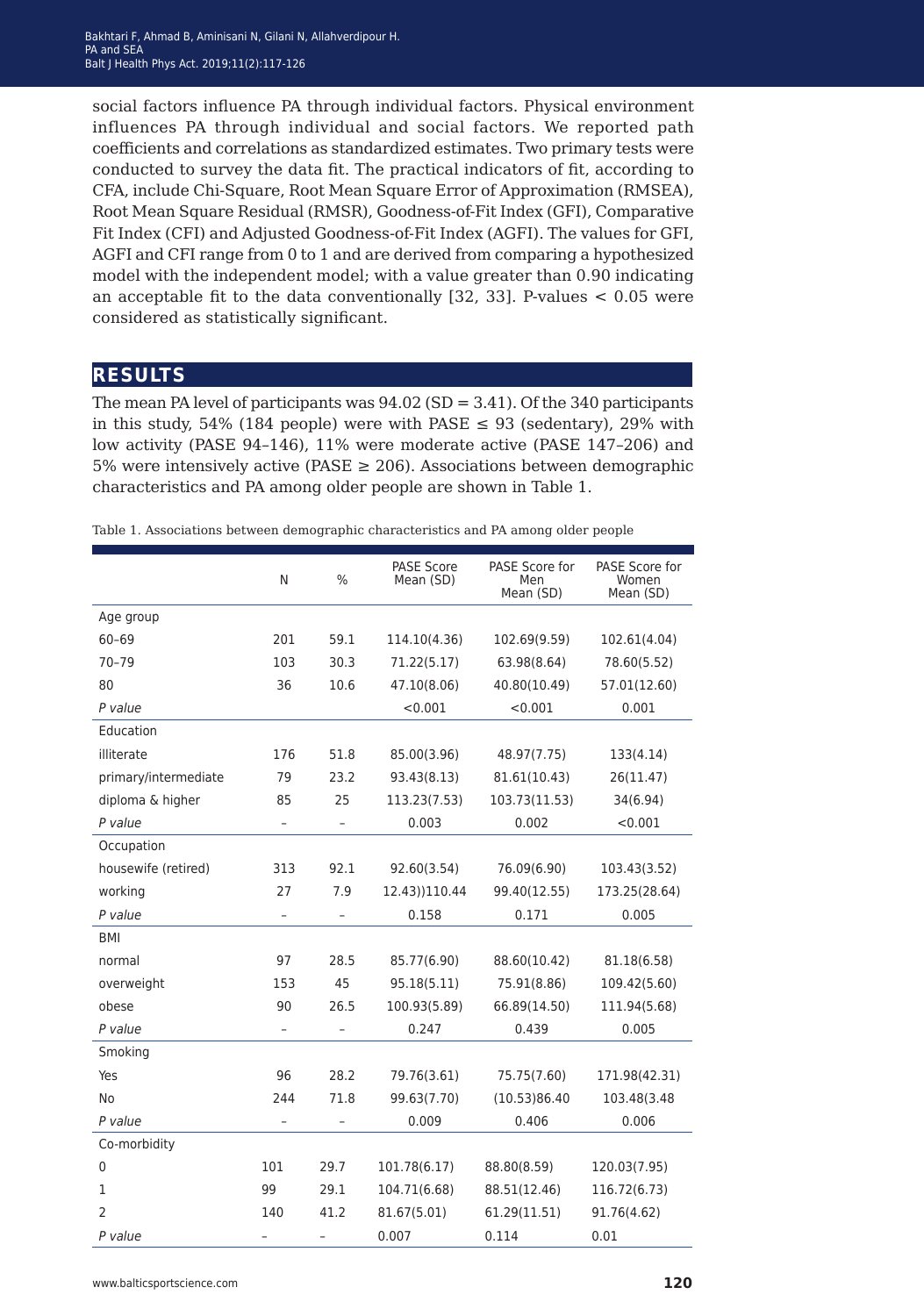Mean scores of self-efficacy and family support were low. Significant correlations were seen between PA and all level of the socio-ecological approach, but at the environmental level, this correlation was negative (Table 2).

| Socio-ecological<br>approach levels | Number of<br>items | Possible<br>range | Mean  | SD    | r       | P-value |
|-------------------------------------|--------------------|-------------------|-------|-------|---------|---------|
| Psychological level                 |                    |                   |       |       |         |         |
| Self-efficacy                       | 8                  | $8 - 40$          | 16.92 | 10.54 | 0.38    | < 0.001 |
| Social level                        |                    |                   |       |       |         |         |
| social interaction                  | 4                  | $4 - 16$          | 8.37  | 3.88  | 0.38    | < 0.001 |
| friend support                      | 5                  | $5 - 25$          | 8.48  | 5.89  | 0.34    |         |
| family support                      | 15                 | $15 - 75$         | 22.6  | 9.81  | 0.48    | < 0.001 |
| Environmental level                 |                    |                   |       |       |         |         |
| neighborhood                        | 8                  | $8 - 40$          | 27.4  | 9.98  | $-0.33$ | 0.05    |

Table 2. Associations between socio-ecological Approach with PA  $(N = 340)$ 

Fit indices showed this model to fit data well ( $\chi^2 = 10.85$ , CFI = 0.99, TLI = 0.98, SRMR=0.01, RSMEA=0.07). Although the chi-square test, as a measure of exact fit, indicated a significant result, the measures of exact fit alone were considered to be too strict in the structural equation modeling literature. The effects of environmental, social and psychological level factors on PA are displayed in Figure 1. Structural equation modeling showed that family support had a very strong impact on PA  $(\beta = 2.79)$  and was the most significant predictor. This level contributed both directly and indirectly to PA (2.70 and 0.83, respectively). Neighborhood had a direct (β =0.51) and negatively indirect ( $\beta$  = -2.61) effect on PA. The path coefficients are shown in Fig. l.



Fig. 1. Psychological, social, and environmental influences on PA among older adults

Table 3 displays the total, direct and indirect effect of the socio-ecological approach on PA. Self-efficacy directly affected PA and increased 0.74 unit score of PA. One unit improvement in self-efficacy, and social factors may increase the odds of PA by 0.09, 2.74, 2.41 and 0.92 units, respectively. However, one-unit improvement in the environmental level may decrease the odds of PA by 2.90. Increasing one unit in the environmental level may decrease the score in the personal level by 0.27 in an indirect mode. Furthermore, the environmental level also indirectly contributed to the factors of the social level. The social level also indirectly contributed to the personal level ( $p \le 0.05$ ).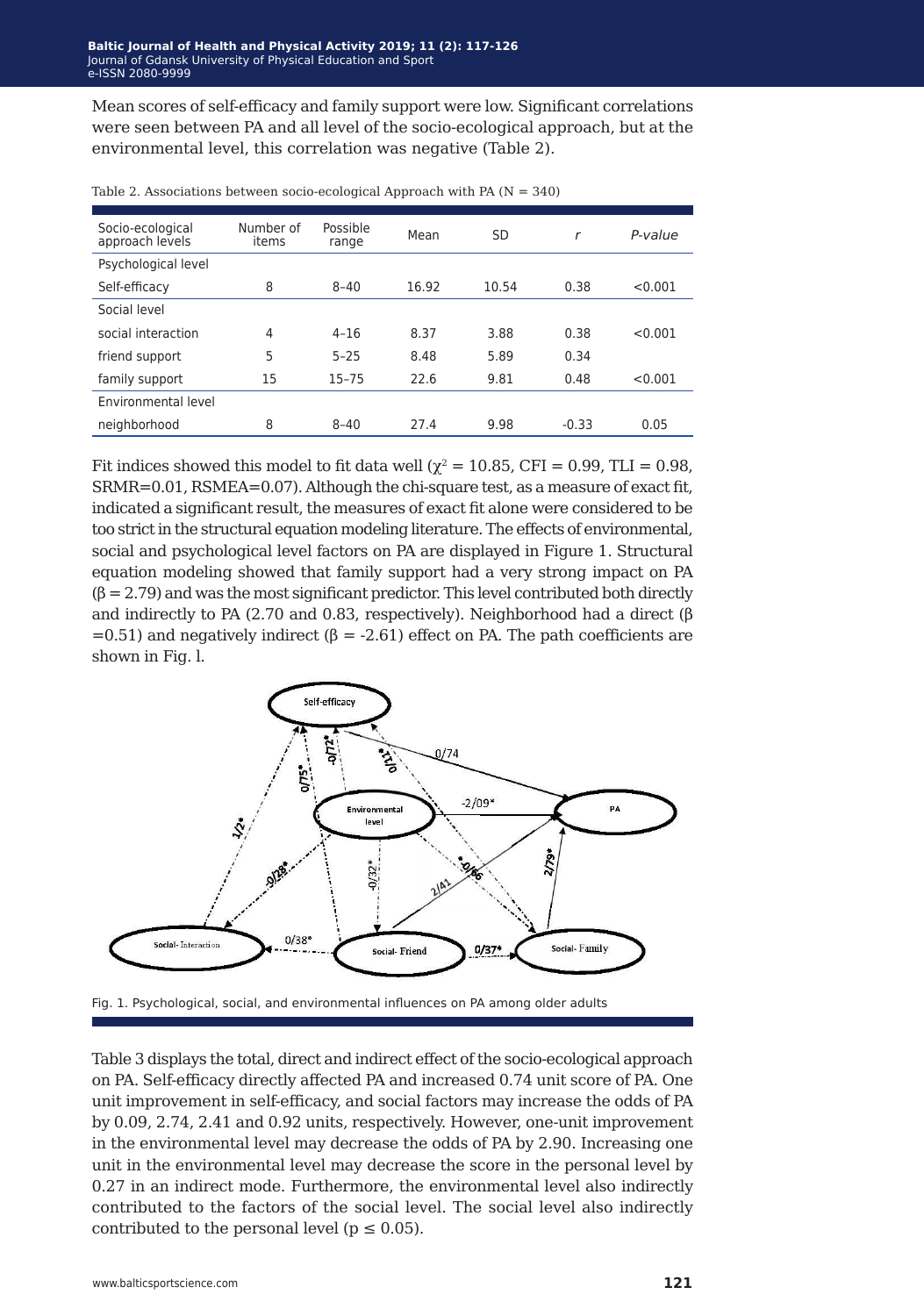Table 3. The total, direct and indirect effect of predictors on PA among older adults  $(N = 340)$ 

|                               | <b>Direct</b> |         | Indirect    |         | Total       |         |
|-------------------------------|---------------|---------|-------------|---------|-------------|---------|
|                               | Coefficient   | P       | Coefficient | P       | Coefficient | P       |
| Self-efficacy<br>$- PA$       | 0.74          | 0.09    | -           |         | 0.74        | 0.09    |
| Family social<br>support - PA | 2.70          | < 0.001 | 0.83        | 0.02    | 2.79        | < 0.001 |
| Friend social<br>support - PA | 0.82          | 0.23    | 1.59        | < 0.001 | 2.41        | 0.001   |
| Social interaction<br>$- PA$  | ٠             | ۰       | 0.92        | < 0.001 | 0.92        | < 0.001 |
| Physical<br>environment - PA  | 0.51          | 0.25    | $-2.61$     | < 0.001 | $-2.09$     | < 0.001 |

#### **discussion**

In this study, the mean of the PASE score was 94.04 and very low, which was lower than for the elderly in other cities of Iran [34, 35], and the world [36]. The reason for this difference may be the cultural and social conditions in the study area. In the cultural context of Maku, the majority of the activities are carried out by young people. Girls in the family, even if they have independent lives, know that they are going to have a paternity home and do housework; boys also do outside work, such as shopping and repairs.

When older people are walking, it is usually from a place to move him into a car, in which young people usually give way to seniors. This is part of the Iranian culture and shows valuing the elderly, which of course is diluted in large cities. On the other hand, wearing sports clothes and exercising in the Iranian culture is not accepted for the elderly, and it is considered a luxury and luxurious movement. On the other hand, the increase in age leads to a decrease in activity [4–7, 9, 34, 37, 38]. Physiological issues, such as age and the limitations followed by sociocultural factors can be effective in reducing older people's PA. Therefore, to increase PA in such traditional communities, it must be rooted in the culture, and due to the aging of societies, there is an urgent need for interventions to change the attitude of the society and to increase their PA.

In the present study in the psychological level, the positive relationship between self-efficacy and PA was significant, meaning that with increasing levels of selfefficacy, their level of PA increased. Other studies have shown similar results [36, 39]. Hence it is necessary to promote PA among older people to increase their self-efficacy for PA programs to be created.

In the present study, all factors at the social level showed a positive and significant correlation with PA. Similarly to this study, most studies have shown that social support plays an important role in increasing healthy behaviors, including PA [12, 35, 40]. On the other hand, PA increases social interaction among peers [29] and can play a role in preventing the isolation and loneliness of individuals and their health, because communication with others is one of the basic human needs [41].

In the present study, family social support was the most influential factor in PA. Mansfield et al. considered family social support as one of the most important supporting factors for increasing the activity of mothers [42]. It can be concluded that for certain people in society, such as older people who need the help of others for behaviors, such as PA or healthy eating, family support plays the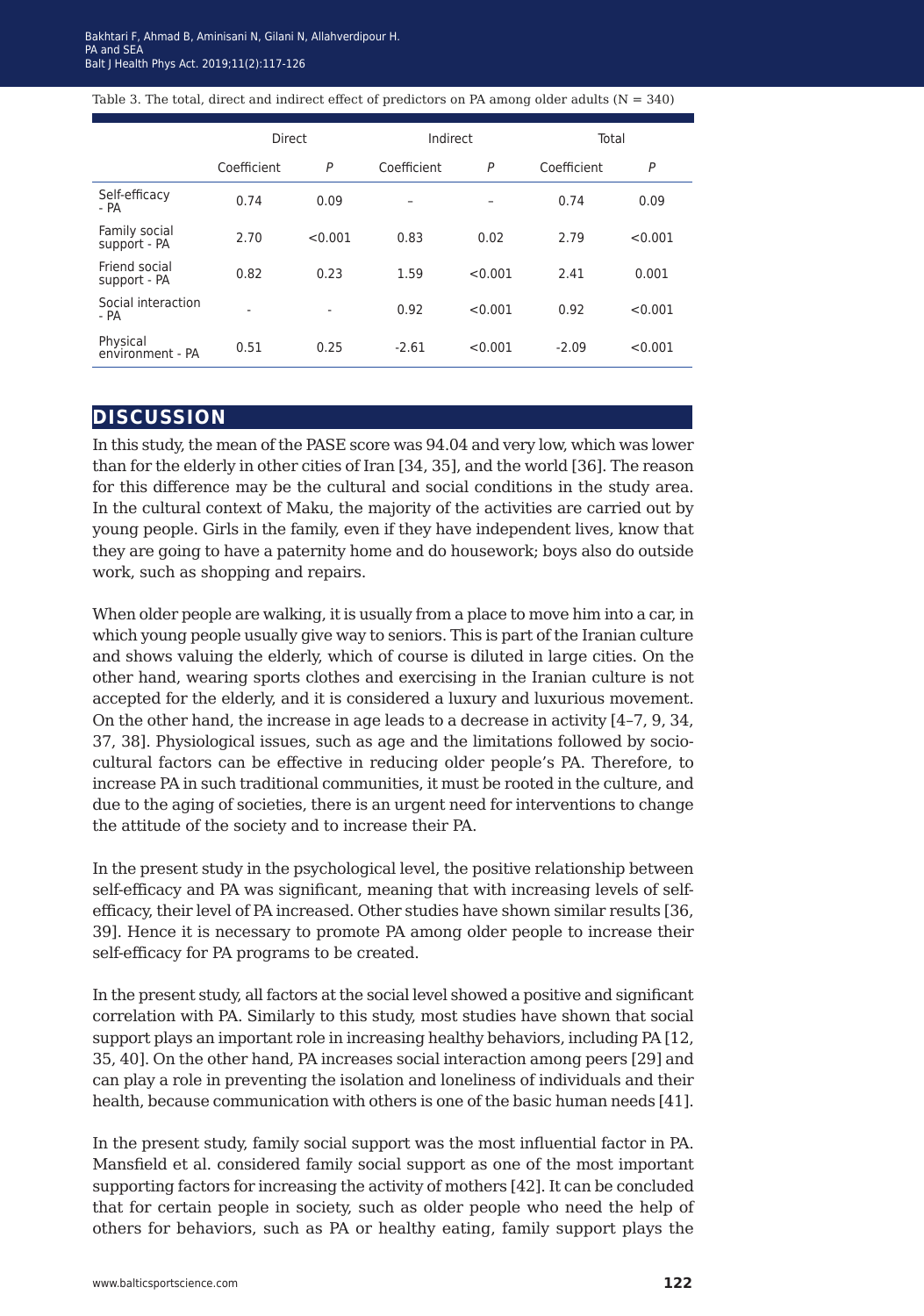most important role. The family helps the elderly to go out of the house with the family to spend their leisure time outdoors, suggesting or preventing activities that increase mobility. Some families find it difficult to travel to the elderly; some people easily travel to the elderly, so the role of family's support is important in improving health promotion, and in particular the PA behavior.

In the present study there was a significant inverse relationship between the physical environment and PA. The result of this study contradicts previous research results [14, 15, 43, 44]. In the majority of studies, access to the physical environment is one of the important factors in promoting PA, which has been found to be inconsistent in the present study, Perhaps one of the reasons for the inconsistency is the cultural differences mentioned above. While Maku city has green and recreational areas and border market for buying, due to the small size of the city limits on access, there is also the traditional culture of limiting mobility for the elderly, the environment cannot exercise this influence.

The results of path analysis (Table 3) shows that the impact of the physical environment is indirectly more suitable for the promotion of PA, but, due to its impact on the social level, it indirectly reduces activity. Given that in most towns and villages of Iran the work culture is that "older people are unable to have a place to sit", this should be changed, and even wearing sports clothes by the elderly should be encouraged, and they should encourage one another's activity. On the other hand, the indoor environment also affects the activity of the older people [45], but this has not been investigated in this study so it cannot be commented upon.

Although most of the research has focused on personal factors, social and ecological models consider social and physical factors accompanied by personal variables to increase PA [15]. Based on findings from the present study, the factors at the psychological, social and environmental levels may have a synergistic impact on PA among older people.

Promoting the factors at the social level may promote the factors at a psychological level. Thus, to increase the level of PA, multiple-level interventions at the psychological and social levels are recommended, within which the two levels of interventions may be considered as the focus of the programs. In the present study, the most significant predictor of PA was the factors at the intrapersonal level, especially family social support. Other studies showed that perceived barriers and cons were important factors to decrease PA [12, 19, 20], and self-efficacy was an important predictor of PA [1, 13, 14].

 This discrepancy is due to differences in the studied populations. As mentioned before, in the small towns of Iran, it is the responsibility of the family to take care of the elderly. In Hwang and Kim's study [1], self-efficacy was the most important factor in PA of elderly family, In Korea, although many norms and cultural context have changed, the social environment of the family, especially the support of the spouse and children, has been widely and effectively used to promote the PA of the elderly [1].

In this study, women's activity was higher than that of men, which was inconsistent with some studies [9, 10, 46, 47]. The reason for this in the present study is perhaps because women are more optimistic than men, which has increased social support and eventually increased activity.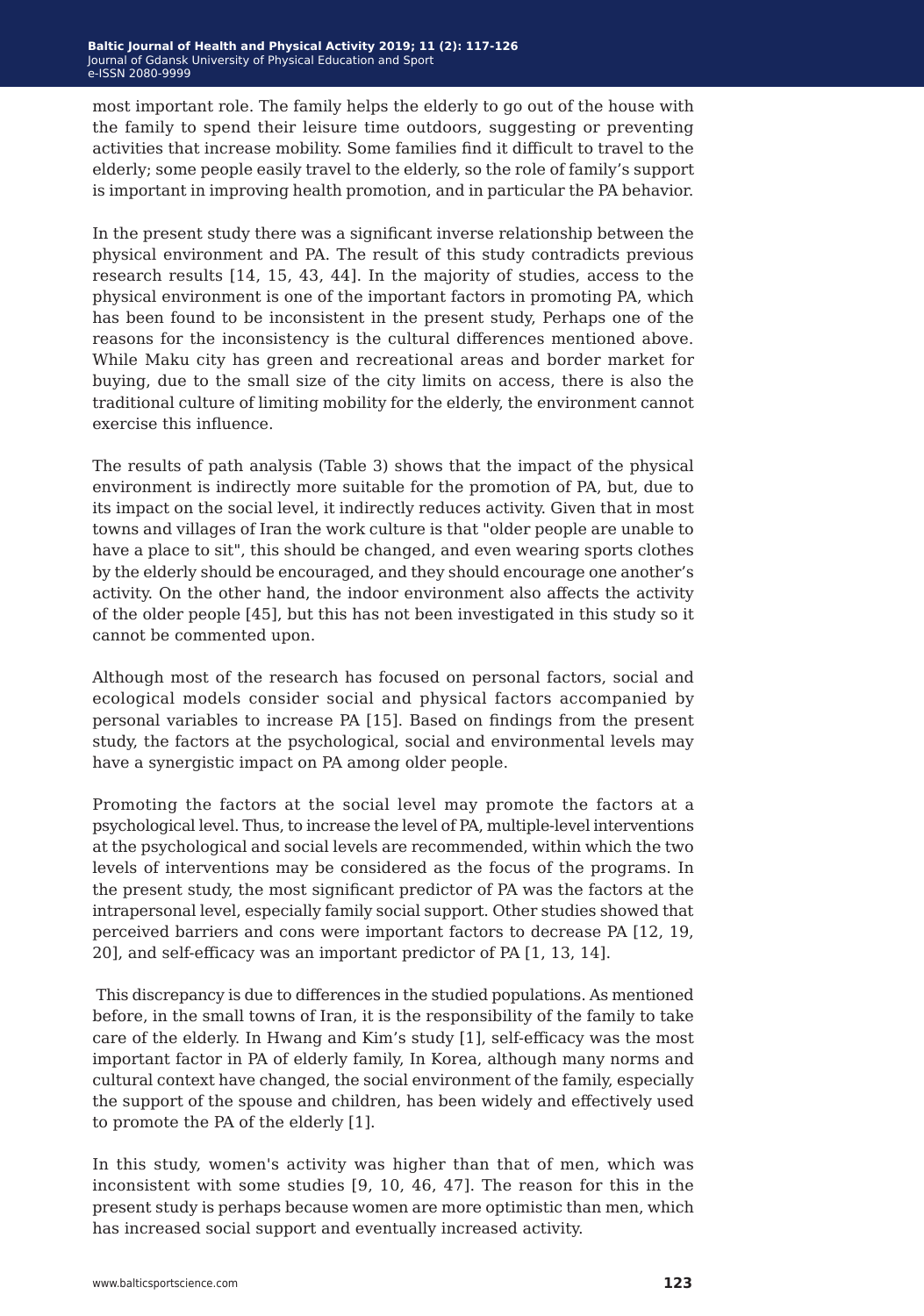Despite its strengths, this study has some limitations. One limitation of this study is that the physical environment inside the house could have been affected by the elderly's activities. Secondly, this study examined some variables and omitted others (e.g. social norm). The psychological, environmental and social factors based on social and ecological models were used to understand PA behavior. "Such correlates could have been added to the model to understand better its relationship to activity in the presence of another factor" [1].

This study has several delimitations. Also, we used the structural equation model to test social, ecological models on PA. Path analysis, the direct, indirect and total effects of factors on PA was done for the first time in Iran among older people. The current study identifies that psychological, physical and social factors could be shown to have direct and indirect influences on PA. The family support of PA was the most significant predictor of this behavior. Based on results, it can be concluded that increasing the family support along with improving self-efficacy can lead to increasing PA and health promotion.

Since in the present study environmental effects were negative in the opposite direction to other studies in the indirect form, it is suggested that the following studies be considered for its reasons, as well as the indoor environment.

#### **conclusion**

The predictors of PA among urban older people in the present study were family support as a social level. The socio-ecological approach was found to be helpful in categorizing the determinant factors of PA among Iranian urban older people.

### **acknowledgments**

The authors are most grateful to the participants and staff of health care centers in Maku, Iran for the collaboration.

### **references**

- [1] Hwang J, Kim YH. Psychological, social environmental, and physical environmental variables in explaining physical activity in Korean older adults. Revista de psicología del deporte. 2017;26(1):83-91.
- [2] Economic UNDo. World population ageing 2009: United Nations Publications; 2010 2.
- [3] Khazaee‐pool M, Sadeghi R, Majlessi F, Rahimi Foroushani A. Effects of physical exercise programme on happiness among older people. J Psychiatr Ment Health Nurs. 2015;22(1):47-57. [https://doi.](https://doi.org/10.1111/jpm.12168) [org/10.1111/jpm.12168](https://doi.org/10.1111/jpm.12168)
- [4] Eshaghi SR, Shahsanai A, Ardakani MM. Assessment of the physical activity of elderly population of Isfahan, Iran. J Isfahan Medical School. 2011;29(147).
- [5] Ethisan P, Somrongthong R, Ahmed J, Kumar R, Chapman RS. Factors related to physical activity among the elderly population in rural Thailand. J Prim Care Commun Health. 2017;8(2):71-6. [https://](https://doi.org/10.1177/2150131916675899) [doi.org/10.1177/2150131916675899](https://doi.org/10.1177/2150131916675899)
- [6] Florindo AA, Hallal PC, Moura ECd, Malta DC. Practice of physical activities and associated factors in adults, Brazil, 2006. Revista de saude publica. 2009;43:65-73. [https://doi.org/10.1590/S0034-](https://doi.org/10.1590/S0034-89102009000900009) [89102009000900009](https://doi.org/10.1590/S0034-89102009000900009)
- [7] Layne AS, Hsu F-C, Blair SN, et al. Predictors of change in physical function in older adults in response to long-term, structured physical activity: The LIFEstudy. Arch Phys Med Rehab. 2017;98(1):11-24. e3.
- [8] Murtagh EM, Murphy MH, Murphy NM, Woods C, Nevill AM, Lane A. Prevalence and correlates of physical inactivity in community-dwelling older adults in Ireland. PloS One. 2015;10(2):e0118293. <https://doi.org/10.1371/journal.pone.0118293>
- [9] Souza AM, Fillenbaum GG, Blay SL. Prevalence and correlates of physical inactivity among older adults in Rio Grande do Sul, Brazil. PloS One. 2015;10(2):e0117060. [https://doi.org/10.1371/journal.](https://doi.org/10.1371/journal.pone.0117060
) [pone.0117060](https://doi.org/10.1371/journal.pone.0117060
)
- [10] Sun F, Norman IJ, While AE. Physical activity in older people: A systematic review. BMC Publ Health. 2013;13(1):449.<https://doi.org/10.1186/1471-2458-13-449>
- [11] Sallis JF, Grossman RM, Pinski RB, Patterson TL, Nader PRJPm. The development of scales to measure social support for diet and exercise behaviors. Prevent Med. 1987;16(6):825–36. [https://](https://doi.org/10.1016/0091-7435(87)90022-3) [doi.org/10.1016/0091-7435\(87\)90022-3](https://doi.org/10.1016/0091-7435(87)90022-3)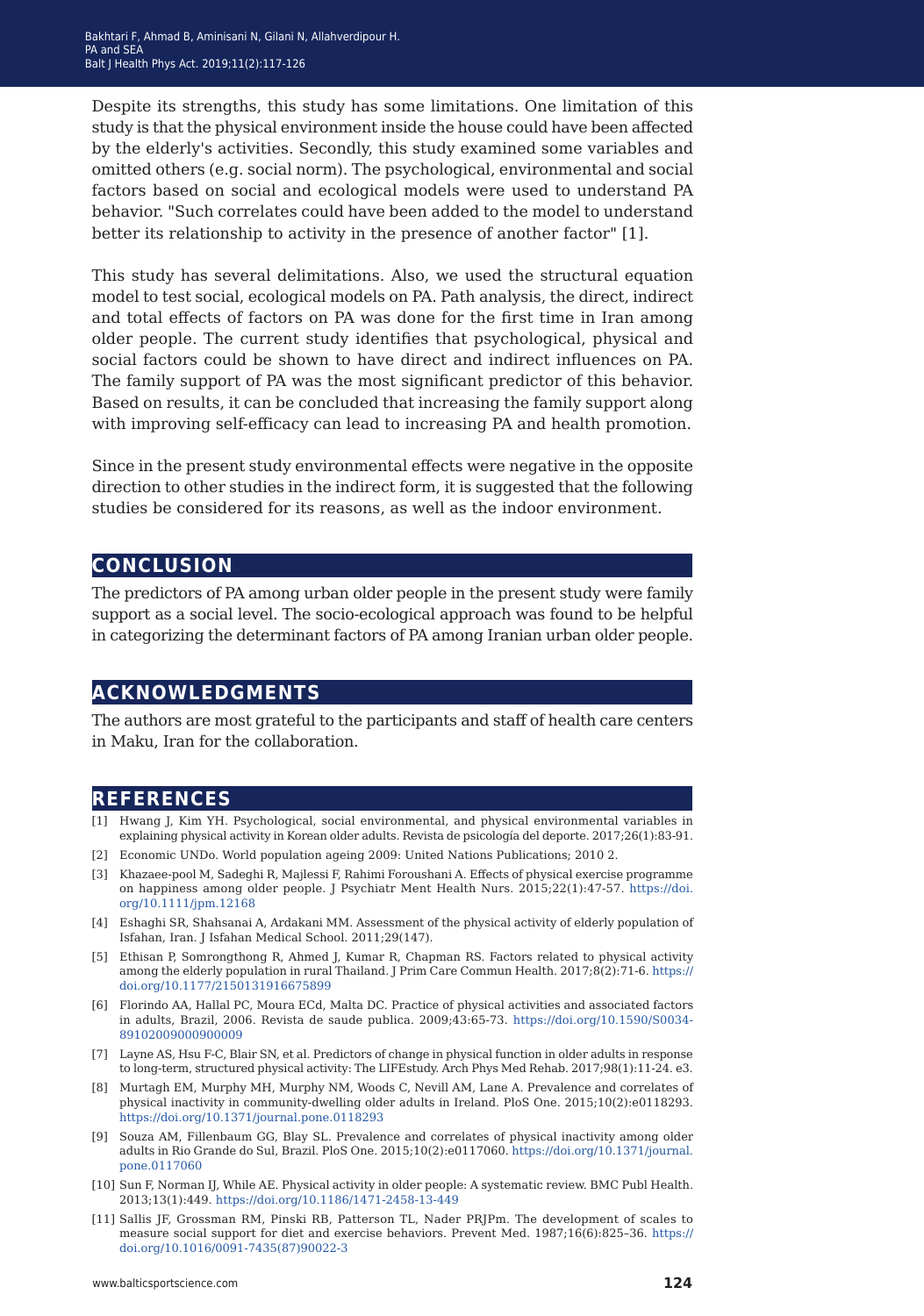- [12] Aghdam FB, Moghaddam MHB, Jafarabadi MA, Allahverdipour H, Nikookheslat SD, Nourizadeh R. Explaining the role of personal, social and physical environment factors on employed women's physical activity: A structural equation analysis. Glob J Health Sci. 2013;5(4):189. [https://doi.org/10.5539/](https://doi.org/10.5539/gjhs.v5n4p189)  $mhs. v5n4n189$
- [13] Haughton McNeill L, Wyrwich KW, Brownson RC, Clark EM, Kreuter MW. Individual, social environmental, and physical environmental influences on PA among black and white adults: A structural equation analysis. Ann Behav Med. 2006;31(1):36-44. [https://doi.org/10.1207/s15324796abm3101\\_7](https://doi.org/10.1207/s15324796abm3101_7
)
- [14] Ishii K, Shibata A, Oka K. Environmental, psychological, and social influences on PA among Japanese adults: structural equation modeling analysis. Int J Behav Nutr PA. 2010;7(1):61. [https://doi.](https://doi.org/10.1186/1479-5868-7-61) [org/10.1186/1479-5868-7-61](https://doi.org/10.1186/1479-5868-7-61)
- [15] McNeill LH, Kreuter MW, Subramanian S. Social environment and PA: A review of concepts and evidence. Soc Sci Med. 2006;63(4):1011-22.<https://doi.org/10.1016/j.socscimed.2006.03.012>
- [16] Pan SY, Cameron C, DesMeules M, Morrison H, Craig CL, Jiang X. Individual, social, environmental, and physical environmental correlates with PA among Canadians: A cross-sectional study. BMC Publ Health. 2009;9(1):21.<https://doi.org/10.1186/1471-2458-9-21>
- [17] Bolívar J, Daponte A, Rodríguez M, Sánchez JJ. The influence of individual, social and physical environment factors on physical activity in the adult population in Andalusia, Spain. Int J Environ Res Publ Health. 2010 Jan 5;7(1):60-77.<https://doi.org/10.3390/ijerph7010060>
- [18] Jakicic JM, et al. Appropriate intervention strategies for weight loss and prevention of weight regain for adults. Med Sci Sport Exerc. 2001 Dec.;41(2):459-71.<https://doi.org/10.1249/MSS.0b013e3181949333>
- [19] Kahn EB, Ramsey LT, Brownson RC, et al. The effectiveness of interventions to increase PA: A systematic review. Am J Prevent Med. 2002;22(4):73-107. [https://doi.org/10.1016/S0749-3797\(02\)00434-8](https://doi.org/10.1016/S0749-3797(02)00434-8)
- [20] Shibata A, Oka K, Harada K, Nakamura Y, Muraoka I. Psychological, social, and environmental factors to meeting physical activity recommendations among Japanese adults. Int J Behav Nutr Phys Activ. 2009 Dec;6(1):60. <https://doi.org/10.1186/1479-5868-6-60>
- [21] PE V. inventorsocial-ecological model. 2010.
- [22] Brochado A, Oliveira-Brochado F, Brito PQJRPdSP. Effects of personal, social and environmental factors on PA behavior among adults. Actividade fisica. 2010 (1):7–17.
- [23] Glanz K, Rimer BK, Viswanath K. Health behavior and health education: Theory, research, and practice. John Wiley & Sons; 2008.
- [24] Washburn RA, Smith KW, Jette AM, Janney CA. The PA Scale for the Elderly (PASE): Development and evaluation. J Clin Epidemiol. 1993;46(2):153-62. [https://doi.org/10.1016/0895-4356\(93\)90053-4](https://doi.org/10.1016/0895-4356(93)90053-4)
- [25] Ishaghi R, Mahmoudian SA, Asgarian R. Effect of faith-based education on PA on the elderly. Iran J Med Educ. 2011;10(5):1281-8.
- [26] Dunlop DD, Song J, Semanik PA, Sharma L, Chang RWJA, Rheumatism. PA levels and functional performance in the osteoarthritis initiative: A graded relationship. Arth Rheumat. 2011;63(1):127- 36. [https://doi.org/10.1002/art.27760]( https://doi.org/10.1002/art.27760
)
- [27] Agamolai T, Sadat Tavafian T, Hasani L. Exercise Self-efficacy, Exercise Perceived Benefits and Barriers among Students in Hormozgan University of Medical Sciences. IRJE. 2009;4(3):9-15.
- [28] Lovell GP, El Ansari W, Parker JK. Perceived exercise benefits and barriers of non-exercising female university students in the United Kingdom. Int J Environ Res Publ Health. 2010;7(3):784-98. [https://](https://doi.org/10.3390/ijerph7030784) [doi.org/10.3390/ijerph7030784](https://doi.org/10.3390/ijerph7030784)
- [29] Gontarev S, Kalac R, Aleksovska LV. Perceived exercise benefits and barriers of non-exercising in adolescent female in the macedonia. Res Phys Educ sport Health. 2016 Jul 1;5(2).
- [30] Noroozi A, Ghofranipour F, Heydarnia AR, Nabipour I, Shokravi FA. Validity and reliability of the social support scale for exercise behavior in diabetic women. Asia Pacif J Publ Health. 2011;23(5):730-41. <https://doi.org/10.1177/1010539509357342>
- [31] Cleland V, Ball K, Hume C, Timperio A, et al. Individual, social and environmental correlates of PA among women living in socioeconomically disadvantaged neighbourhoods. 2010;70(12):2011-8. <https://doi.org/10.1016/j.socscimed.2010.02.028>
- [32] Bentler PMJPb. Comparative fit indexes in structural models. Psychol Bull. 1990;107(2):238. [https://](https://doi.org/10.1037//0033-2909.107.2.238) [doi.org/10.1037//0033-2909.107.2.238](https://doi.org/10.1037//0033-2909.107.2.238)
- [33] Kline RB. Principles and practice of structural equation modeling. Guilford Publications; 2015.
- [34] Salehi L, Tagdisi Mh, Gasemi H, Shekarvash B. Review of facilitating and deterrent PA in the elderly in Tehran. Iranian Journal of Epidemiology. 2011;6(2):7–15.
- [35] Borji M, Motaghi M. The relationship between PA, social support and fatigue severity of eldry Ilam in 2016. IJRN. 2017;3(4):50-7. <https://doi.org/10.21859/ijrn-03047>
- [36] Fisher KL, Harrison EL, Bruner BG, et al. Predictors of PA levels in community-dwelling older adults: a multivariate approach based on a socio-ecological framework. J Aging PA. 2018;26(1):114-20. <https://doi.org/10.1123/japa.2016-0286>
- [37] Motefaker M, et al. Epidemiology of physical activity; A population based study in Yazd City Tehran University Medical Journal. 2007;65:77-81.
- [38] Shiraly R, Shayan Z, Keshtkar V, Hamed M. Self-reported factors associated with engagement in moderate to vigorous physical activity among elderly people: A population‑based study. Int J Prevent Med. 2017;8(1):26. [https://doi.org/10.4103/ijpvm.IJPVM\\_340\\_16](https://doi.org/10.4103/ijpvm.IJPVM_340_16)
- [39] Fathi Rezaie Z, Zamani Sani H. Relationship between self-efficacy, PA and demographic information in the elderly in Tabriz. Educational Sciences and Lifestyle. 2014;3(5):0-19.
- [40] Sasidharan V, Payne L, Orsega-Smith E, Godbey GJML. Older adults' PA participation and perceptions of wellbeing: Examining the role of social support for leisure. 2006;11(3):164-85. [https://doi.](https://doi.org/10.1080/13606710600715242) [org/10.1080/13606710600715242](https://doi.org/10.1080/13606710600715242)